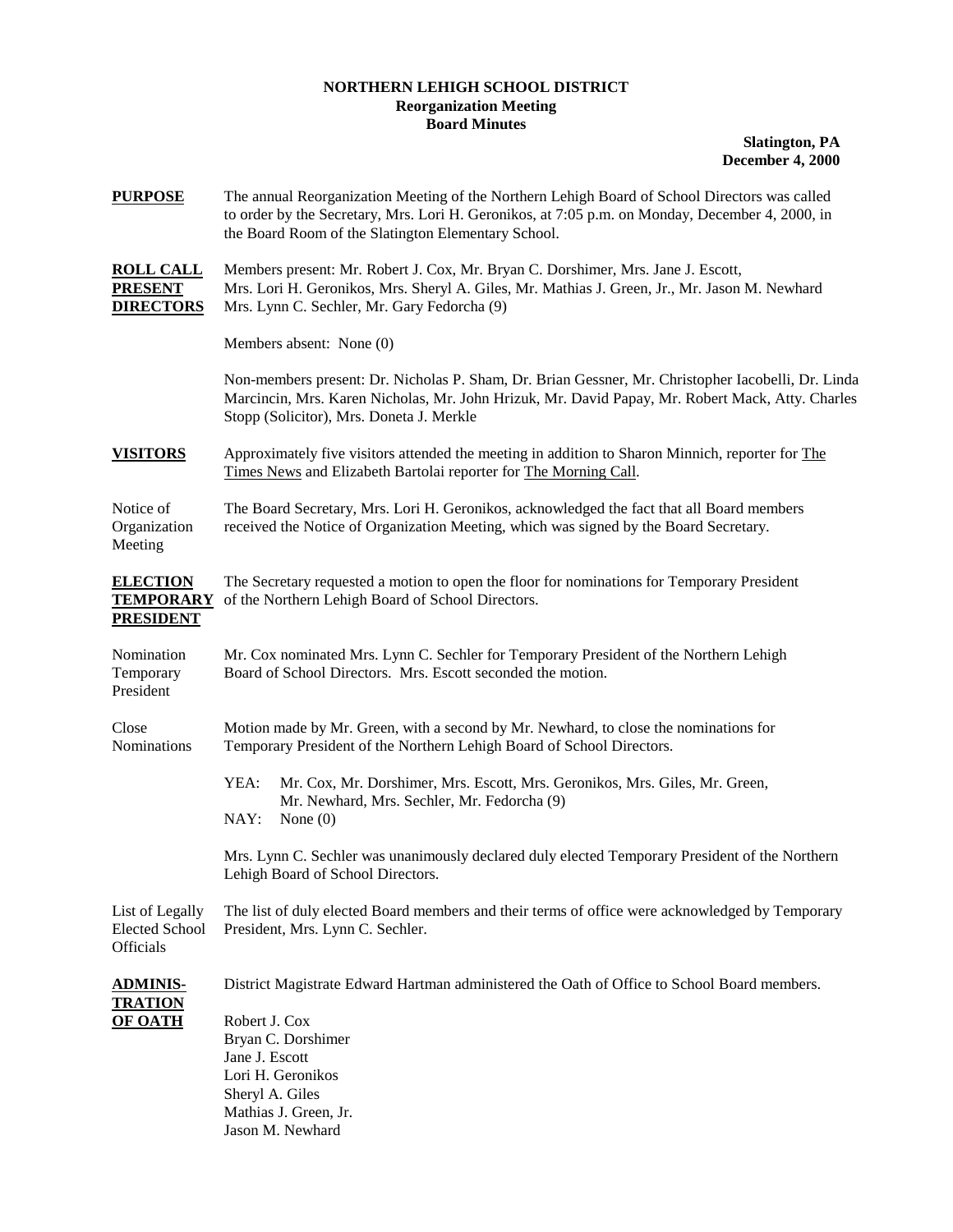| <b>Board Minutes</b>                                         |                                                                                                                                                                           | Page 2                                                                          | December 4, 2000                                                                                           |  |  |
|--------------------------------------------------------------|---------------------------------------------------------------------------------------------------------------------------------------------------------------------------|---------------------------------------------------------------------------------|------------------------------------------------------------------------------------------------------------|--|--|
| <b>Reorganization Meeting</b>                                | Lynn C. Sechler<br>Gary S. Fedorcha                                                                                                                                       |                                                                                 |                                                                                                            |  |  |
| <b>ELECTION</b><br>$\Omega$ <sub>E</sub><br><b>PRESIDENT</b> | Mrs. Lynn C. Sechler, Temporary President, called for nominations for President of the<br>Northern Lehigh Board of School Directors for a one-year term.                  |                                                                                 |                                                                                                            |  |  |
| Nominations<br>For<br>President                              |                                                                                                                                                                           | Board of School Directors for a one-year term. Mrs. Escott seconded her motion. | Mrs. Geronikos nominated Mr. Gary S. Fedorcha for President of the Northern Lehigh                         |  |  |
|                                                              |                                                                                                                                                                           | Directors for a one-year term. Mr. Dorshimer seconded his motion.               | Mr. Green nominated Mr. Robert J. Cox for President of the Northern Lehigh Board of School                 |  |  |
| Close<br>Nominations                                         |                                                                                                                                                                           | Northern Lehigh Board of School Directors be closed.                            | Motion made by Mr. Dorshimer, with a seconded by Mr. Newhard that the nominations for President of the     |  |  |
|                                                              | YEA:<br>NAY:<br>None $(0)$                                                                                                                                                | Mr. Newhard, Mrs. Sechler, Mr. Fedorcha (9)                                     | Mr. Cox, Mr. Dorshimer, Mrs. Escott, Mrs. Geronikos, Mrs. Giles, Mr. Green,                                |  |  |
| Gary S.<br>Fedorcha -<br>President                           | School Directors for a one-year term.                                                                                                                                     |                                                                                 | Vote on nomination of Mr. Gary S. Fedorcha as President of the Northern Lehigh Board of                    |  |  |
|                                                              | <b>ROLL CALL:</b>                                                                                                                                                         | NAY: Mr. Cox, Mr. Dorshimer, Mr. Green, Mr. Newhard (4)                         | YEA: Mrs. Escott, Mrs. Giles, Mrs. Geronikos, Mrs. Sechler, Mr. Fedorcha (5)                               |  |  |
|                                                              |                                                                                                                                                                           | Board of School Directors for a one-year term.                                  | Mr. Gary S. Fedorcha was unanimously declared duly elected President of the Northern Lehigh                |  |  |
| <b>ELECTION</b><br><b>OF VICE</b><br><b>PRESIDENT</b>        | President Fedorcha called for nominations for Vice-President of the Northern Lehigh Board of<br>School Directors for a one-year term.                                     |                                                                                 |                                                                                                            |  |  |
| Nominations<br>For Vice<br>President                         | Mrs. Geronikos nominated Mrs. Lynn C. Sechler for Vice President of the Northern Lehigh<br>Board of School Directors for a one-year term. Mrs. Giles seconded her motion. |                                                                                 |                                                                                                            |  |  |
| Close<br>Nominations                                         |                                                                                                                                                                           | the Northern Lehigh Board of School Directors be closed.                        | Motion made by Mr. Green seconded by Mr. Cox, that the nominations for Vice President of                   |  |  |
|                                                              | YEA:<br>NAY:<br>None $(0)$                                                                                                                                                | Mr. Newhard, Mrs. Sechler, Mr. Fedorcha (9)                                     | Mr. Cox, Mr. Dorshimer, Mrs. Escott, Mrs. Geronikos, Mrs. Giles, Mr. Green,                                |  |  |
| Vice President                                               | of School Directors for a one-year term.                                                                                                                                  |                                                                                 | Lynn C. Sechler- Vote on nomination of Mrs. Lynn C. Sechler as Vice President of the Northern Lehigh Board |  |  |
|                                                              | YEA:<br>Mr. Cox, Mr. Dorshimer, Mrs. Escott, Mrs. Geronikos, Mrs. Giles, Mr. Green,<br>Mr. Newhard, Mrs. Sechler, Mr. Fedorcha (9)<br>NAY:<br>None $(0)$                  |                                                                                 |                                                                                                            |  |  |
|                                                              |                                                                                                                                                                           | Lehigh Board of School Directors for a one-year term.                           | Mrs. Lynn C. Sechler was unanimously declared duly elected Vice President of the Northern                  |  |  |